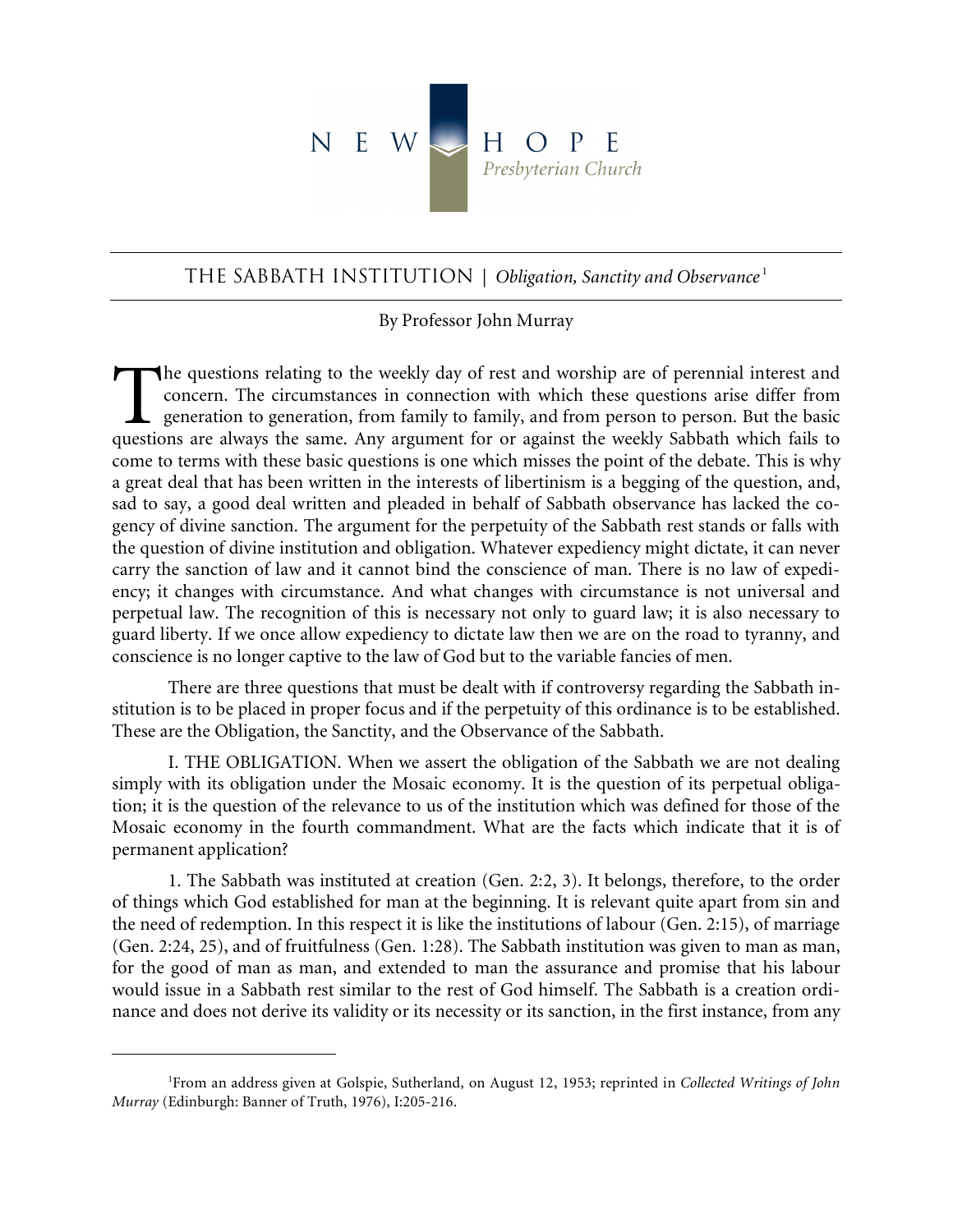exigencies arising from sin nor from any of the provisions of redemptive grace. When sin entered, the circumstances under which the Sabbath rest was to be observed were altered, just as in the case of these other institutions. The forces of redemptive grace were now indispensable to their proper discharge. But the entrance of sin did not abrogate the Sabbath institution any more than it abrogated the institutions of labour, marriage, and fruitfulness. The depravity arising from sin did not make in any way irrelevant or unnecessary the obligations emanating from these divine institutions. In a word, sin does not abrogate creation ordinances and redemption does not make superfluous their obligation and fulfillment.

2. The Sabbath rests upon the divine example (Gen. 2:2). This is expressly stated in the fourth commandment. "For in six days the Lord made heaven and earth, the sea, and all that in them is, and rested the seventh day: wherefore the Lord blessed the sabbath day and hallowed it" (Exod. 20:11). This means that the sequence for man of six days of labour and one day of rest is patterned after the sequence which God followed in the grand scheme of His creative work. God created in six successive days and He rested on the seventh. That is the exemplar for man. In this connection there are a few questions to be asked and the questions contain their answers. Has God's work of creation ceased to be relevant to us? Has the fact that He created, not in one grand fiat but in the space of six days, become irrelevant? Is not the fact of creation basic to all Christian thinking? The biblical writers should be our monitors in this. How frequently the God of Christian faith and piety is identified by the inspired writers as the God who made the world and all things therein. More specifically, has the fact that God rested on the seventh day ceased to be relevant? God is not now creating; He is resting from His creative work. The sequence of six days of creative work and the seventh of rest is an irreversible fact in the transcendent sphere of God's relation to this universe which He has made. And now to the most pointed question of all: has the divine example become obsolete? Can we think of the exemplar established by God's working and resting as ever ceasing to be the pattern for man's conduct in the ordinances of labour and rest?

3. The Sabbath commandment is comprised in the decalogue. The fourth commandment is not an appendix to the decalogue, nor is it an application of the decalogue, nor is it an application of the decalogue to the temporary conditions and circumstances of Israel. There were ordinances in Israel, regulating the observance of the Sabbath, which were peculiar to the circumstances of the people of Israel at the time, and we have no warrant to believe that they are of permanent obligation. But the fourth commandment itself is an element of that basic law which was distinguished from all else in the Mosaic revelation by being inscribed on two tables of stone. The fourth commandment belongs to all that is distinctive and characteristic of that summary of human obligation set forth in the decalogue. It would require the most conclusive evidence to establish the thesis that the fourth command is in a different category from the other nine. That it finds its place among the ten words written by the finger of God upon tables of stone establishes for this commandment, and for the labour and rest it enjoins, a position equal to that of the third or the fifth or the seventh or the tenth.

4. Our lord has confirmed the relevance of the Sabbath institution. "The sabbath was made for man, and not man for the sabbath. Wherefore the Son of man is Lord also of the sabbath" (Mark 2:27, 28). What the Lord is affirming is that the Sabbath has its place within the sphere of His messianic Lordship and that He exercises lordship over the Sabbath because the Sabbath was made for man. Since He is Lord of the Sabbath it is His to guard it against those dis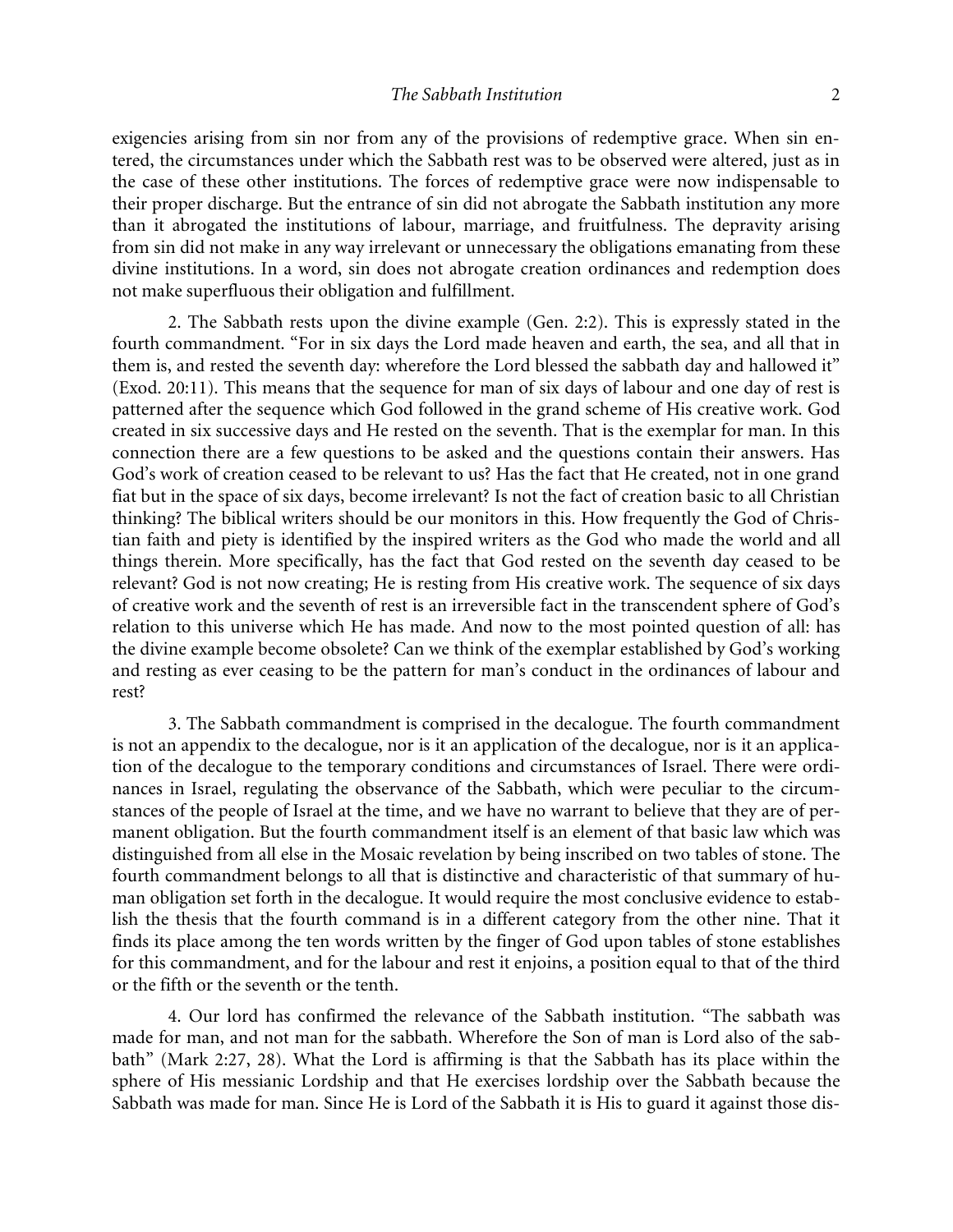tortions and perversions with which pharisaism had surrounded it and by which its truly beneficent purpose has been defeated. But He is also its Lord to guard and vindicate its permanent place within that messianic Lordship which He exercises over all things—He is Lord of the Sabbath, too. And He is Lord of it, not for the purpose of depriving men of that inestimable benefit which the Sabbath bestows, but for the purpose of bringing to the fullest realization on behalf of men that beneficent design for which the Sabbath was instituted. If the Sabbath was made for man, and if Jesus is the Son of man to save man, surely the Lordship which He exercises to that end is not to deprive man of that which was made for his good, but to seal to man that which the Sabbath institution involves. Jesus is Lord of the Sabbath—we dare not tamper with His authority and we dare not misconstrue the intent of His words.

For these four reasons we are compelled to conclude that the weekly Sabbath is embedded in that order which God has established for man as man. As an institution it antedated the fall of man and would have been, therefore, a feature of man's obedience in a perfect state of integrity and bliss. It antedated the promulgation of the ten commandments at Mount Sinai; the fourth commandment simply defined what the already existing institution was. The commandment finds its place within the summary of the rule of life for man; it is not an appendix nor even a prologue. Our Lord Himself confirms its permanent relevance; the Sabbath was made for man, and the Son of man, as the Saviour of men is its Lord. We must appreciate the cumulative force of these arguments. They mutually supplement and reinforce one another and they all converge to establish the principle that the weekly Sabbath is of perpetual obligation and application.

II. THE SANCTITY. The sanctity of the Sabbath resides in the command to keep it holy or to sanctify it (Exodus 20:8); the sanctity is that which is involved in sanctifying it. There are two elements in the word "sanctify". It means, first of all, to set apart. If set apart it is distinguished from something else. This belongs to the sanctity of the seventh day. There are people who will say that every day is to them a Sabbath, at least that every day is to them the Lord's day. This may seem very pious. It seems pious because there is an element of truth in the assertion that every day is the Lord's day. It is true that we ought to serve the Lord every day and every moment of every day. And our devotion to the Lord should not be one whit less at our weekly labours than in our worship in God's house on the Sabbath. We should dig or plough with as much devotion to the Lord as we pray or sing in the assembly of the saints. Whatsoever we do we are to do it to the Lord and to His glory. In this connection we should remember that the fourth commandment is the commandment of labour as well as of rest. "Six days shalt thou labour, and do all thy work" (Exod. 20:9).

But while it is true that we ought to serve the Lord every day and in all things, we must not forget that there are different ways of serving God. We do not serve Him by doing the same thing all the time. If we do that we are either insane or notoriously perverse. There is a great variety in human vocation. If we neglect to observe that variation we shall soon pay the cost. One of the ways by which this variety is expressed and enjoined is to set apart every recurring seventh day. That is the divine institution. The recurring seventh day is different and it is so by divine appointment. To obliterate this difference may appear pious. But it is piosity, not piety. It is not piety to be wiser than God; it is impiety of the darkest hue. The Sabbath day is different from every other day, and to obliterate this distinction either in thought or practice is to destroy what is of the essence of the institution.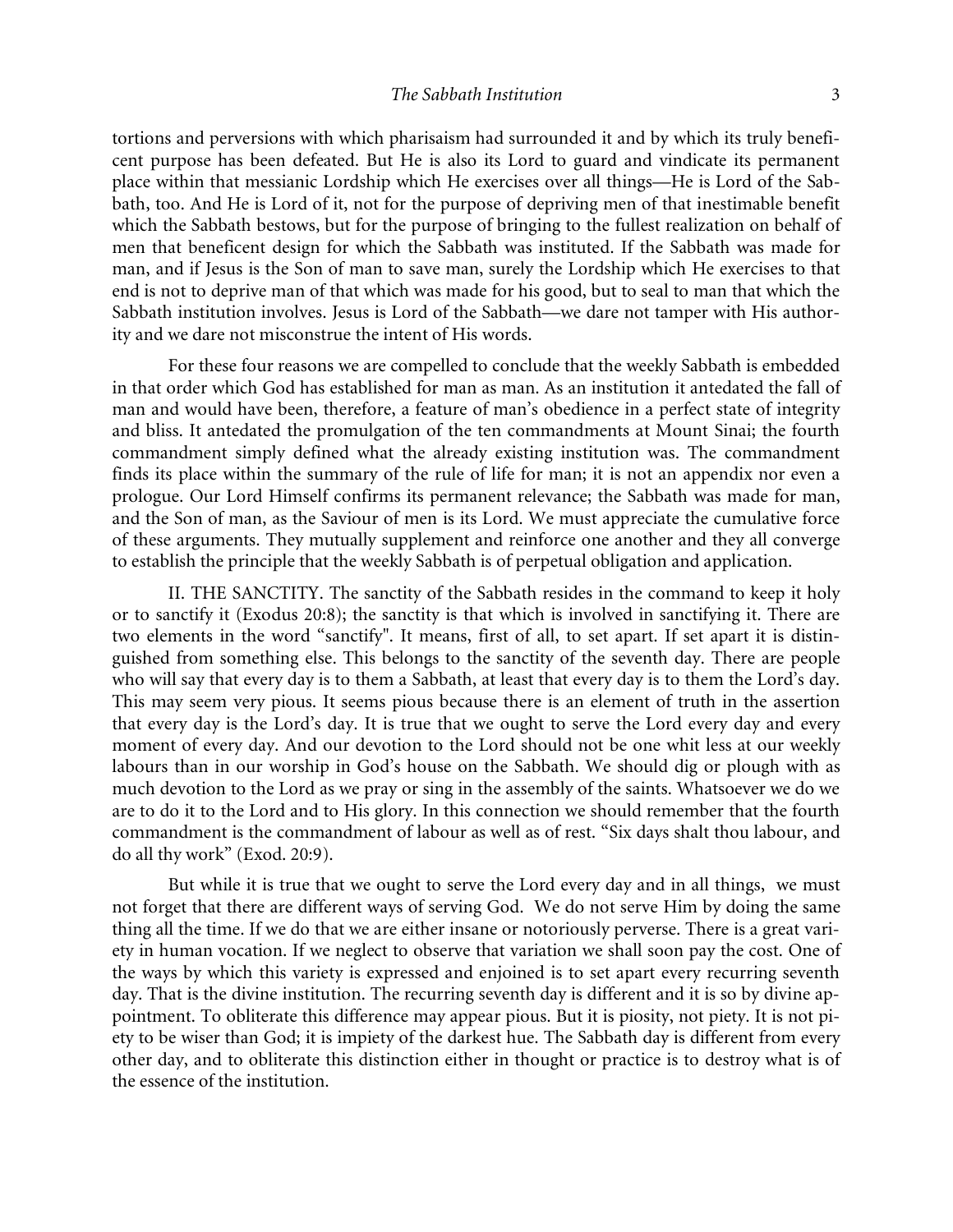## *The Sabbath Institution* 4

The recognition of distinction is indispensable to observance. Too frequently among Christians refraining from certain practices is merely a matter of custom. There is perchance adherence to honoured tradition, but it is the shell without the kernel. Truly, they do not do certain things but this abstinence does not spring from a well-grounded sense of sanctity. And the consequence is that when solicitation or temptation to deviate from custom confronts them there is no recoil dictated by principle—they are the victims of circumstance. It needs to be underlined that Sabbath observance soon becomes obsolete if it does not spring from the sense of sanctity generated and nourished in us by the recognition that God has set apart one day in seven.

The second element in sanctity is that the difference which God has ordained is a difference of a specific kind. The Sabbath is set apart to the Lord—"the seventh day is the sabbath of the Lord thy God" (Exod. 20:10). It is "a sabbath of rest to the Lord" (Exod. 35:2). The Sabbath rest does not mean inactivity. God's rest on the seventh day after six days of creative activity was not the rest of inactivity. Jesus said, "My Father worketh until now, and I work" (John 5:17). And He said this in reference to this question of Sabbath observance. He justified the activity which the Jews had condemned, and He did this by appeal to the activity of the Father. God rested on the seventh day from His work of creation but He continued to be omnipresently active in the work of providence. Hence our rest of the Sabbath is not one of inaction, of idleness, far less of sloth. It is the rest of another kind of activity. It is indeed rest from the ordinary employments of the other six days. There is cessation from that activity and the labour it entails. But it is also rest to or rest in; it is rest to and rest in the Lord. That must mean the rest of activity in the specific worship of the Lord our God. There is release from the labours of the six days but it is also release to the contemplation of the glory of God. Cessation from the labours of the week must itself have its source and ground in obedience to God, and the gratitude which is both the motive and fruit of such obedience will minister to the worship which is the specific employment of the Sabbath rest. This is just saying that rest from weekly labours and the exercises of specific worship are inseparable and they mutually condition one another. In a Sabbath of rest to the Lord we cannot have the one without the other.

This is the sanctity of the Sabbath institution—it is the sanctity of separateness and it is the sanctity of concentrated adoration of the glory of the Lord our God.

III. THE OBSERVANCE. It is sometimes said, and it is said by good men, that we do not now under this economy observe the Sabbath as strictly as was required of the people of Israel under the Old Testament. This statement of the case needs examination, and careful distinction must be made if we are to assess it properly. There is an element of truth in it. But there is also a good deal of error. It is true that certain regulations both preceptive and punitive, regulations which governed the observance of the Sabbath under the Mosaic law, do not apply to us under the New Testament. In Israel it was distinctly provided that they were not to kindle a fire through out their habitations upon the Sabbath day (Exod. 35:3). It was also enacted that whosoever would do any work on the Sabbath would be put to death (Exod. 35:2).

Now there is no warrant for supposing that such regulatory provisions both prohibitive and punitive bind us under the New Testament. This is particularly apparent in the case of the capital punishment executed for Sabbath desecration in the matter of labour. If this is what is meant when it is said that observance is not as strict in its application to us as it was under the Mosaic law, then the contention should have to be granted. It must be said, however, that this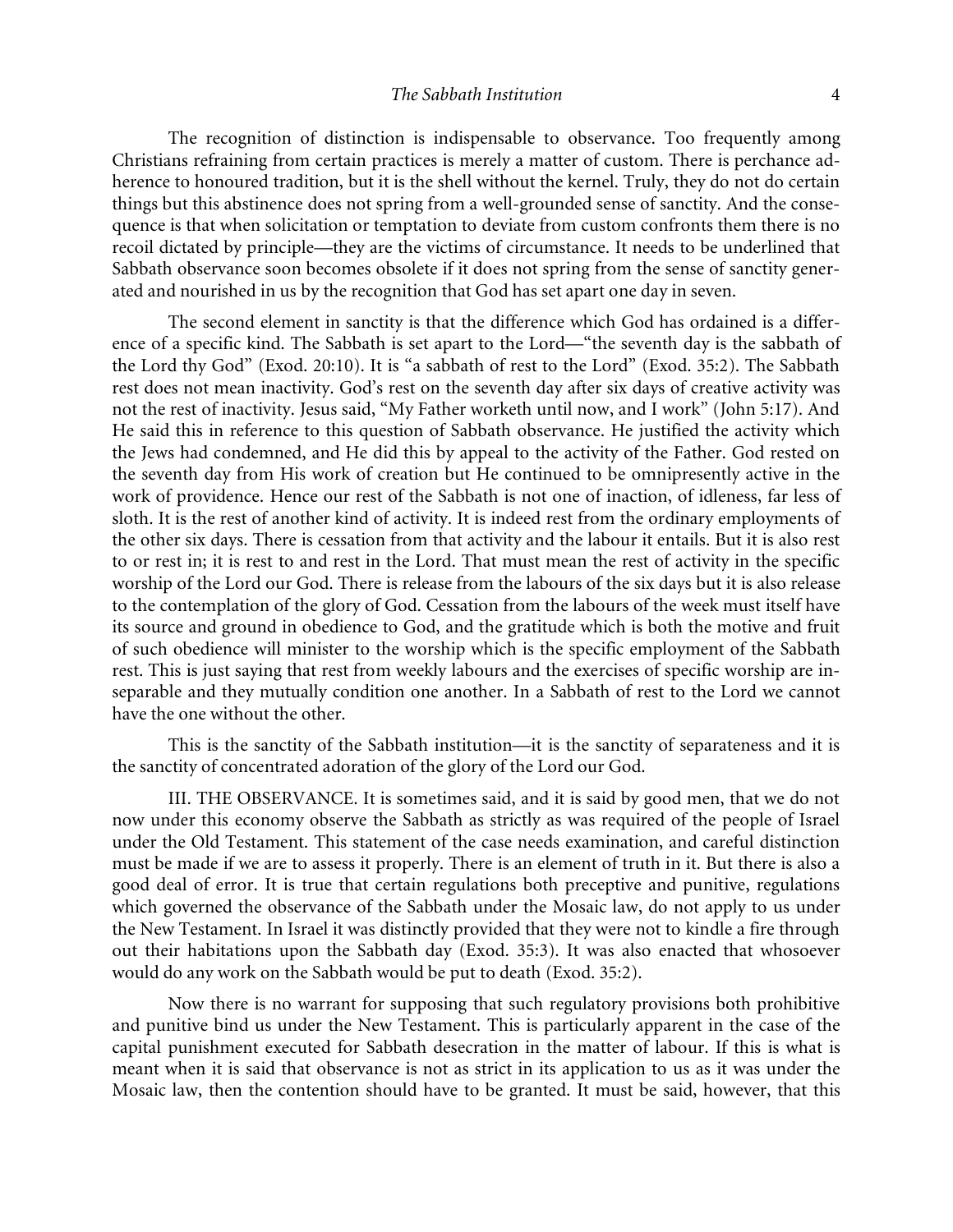would be a rather awkward and inaccurate way of expressing the distinction between the Mosaic economy and the New Testament economy in respect of Sabbath observance. For, recognizing to the fullest extent the discontinuance of certain regulatory provisions in the jurisprudence of Israel under the law of Moses, we may still ask quite insistently: What has this to do with the strictness of observance? The force of this question can be made more obvious if we think of the regulatory provisions of the Mosaic law governing the observance of other commandments of the decalogue.

There were regulations in connection with the other commandments, regulations which we have no warrant to believe apply to us under the New Testament. For example, in respect of the fifth commandment it was provided that the man who cursed father or mother was to be put to death (Exod. 21:17; Lev. 20:9). In respect of the seventh it was provided that the adulterer and the adulteress were to be put to death (Lev. 20:10). Now, however grievous these sins are, we do not believe that the sanction by which they were punished under the Mosaic law is applicable under the New Testament. Such provisions of the Mosaic law are so closely bound up with an economy which has passed away as to its observance that we could hold to the continuance of these provisions no more than we could hold to the continuance of the Mosaic economy itself.

And so we come to the real point at issue; may it be said that we are free to observe less strictly the fifth and seventh commandments? The abolition of certain Mosaic provisions guarding and promoting the sanctity of these two commandments we must recognize. But has the sanctity of these commandments been in any way revoked or the strictness with which we observe them relaxed? The very thought is, of course, revolting. And every enlightened mind and tender conscience recoils from the suggestion. The fact is that the sanctity of these commandments is more clearly revealed and enforced in the New Testament than in the Old, and the depth and breadth of their application made more apparent. Is this not the burden of the Sermon on the Mount? And this is just another way of saying that the demands of strictness in the observance of these commandments are made more patent than they are in the Old. It is because this is the case, because the revelation of the sanctity of the commandments is more abundant and the illuminating and sanctifying operations of the Holy Spirit more profuse, that the regulations guarding and promoting the observance of these commandments under the Old Testament have been abrogated. Hence the abolition of these regulations is coincident with the deeper understanding of the sanctity of the commandments. It is this same line of thought that must also be applied to the fourth commandment. Abolition of certain Mosaic regulations? Yes! But this in no way affects the sanctity of the commandment nor the strictness of observance that is the complement of that sanctity.

And so it is to confuse the question at issue to speak of observance under the present economy as less strict than under the Old. As in the case of the other commandments, it is the fullness of New Testament revelation and redemptive accomplishment that serves to confirm the sanctity of the Sabbath institution and the strictness of observance demanded of us. The only way whereby the logic of this conclusion could be controverted is by driving a wedge of sharp discrimination between the fourth commandment and the other nine. And this is a position which the proponents of less strict observance have not been successful in proving.

Sometimes appeal is made to what Jesus said on one occasion, "It is lawful to do well on the sabbath days" (Matt. 12:12), and these words of our Lord are interpreted to mean that it is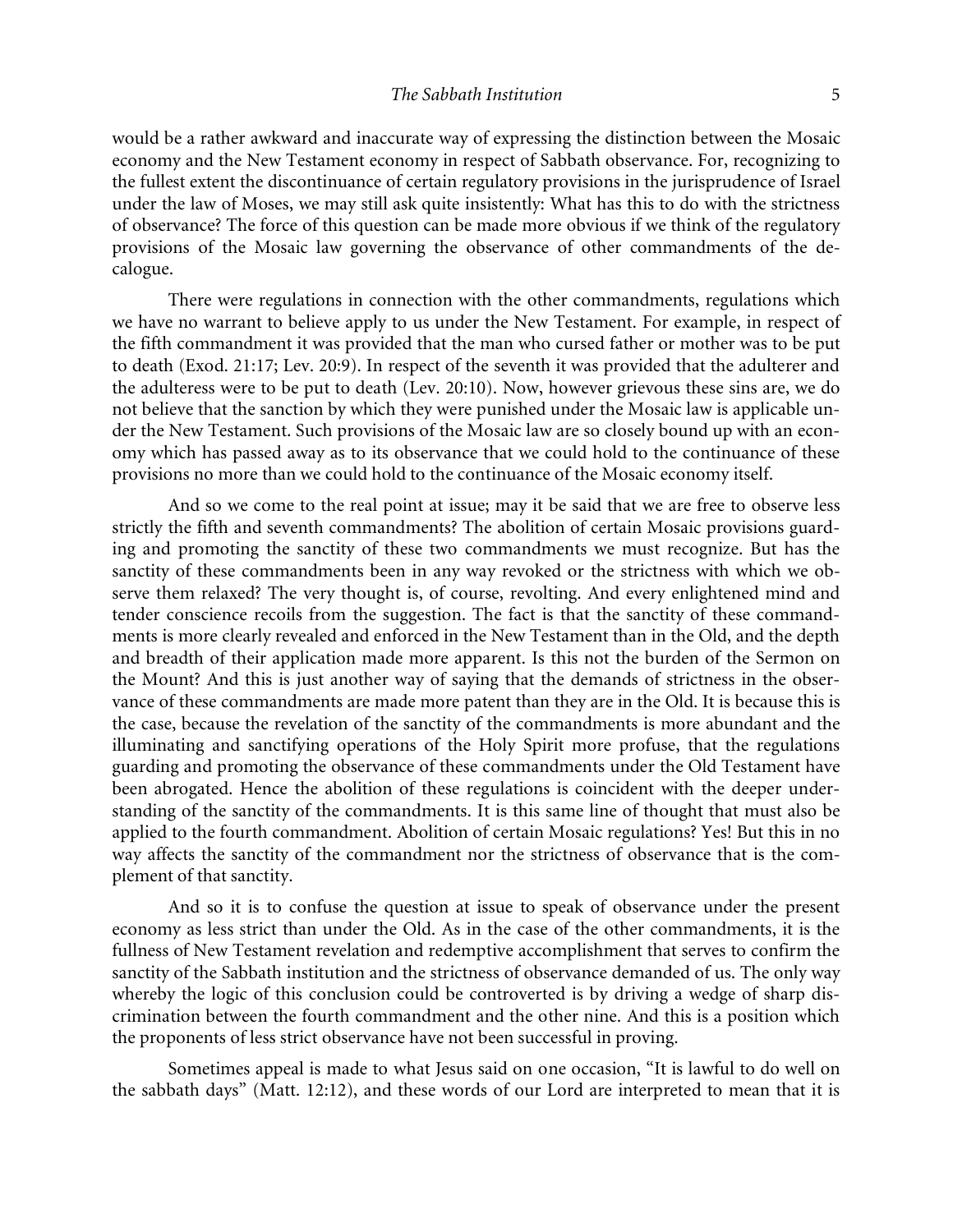lawful to do on the Sabbath days everything that it is lawful or well for man to do. If that were the case, then it would be lawful to do on the Sabbath everything that man might lawfully do at any time, and there would be no necessary distinction between the activities on the day of rest and the activities of the six days of labour.

This word of Jesus was spoken in a context, and the context always determines the meaning of what is said. Jesus was vindicating and defending the doing of certain things on the Sabbath day. If we examine the context we shall find that the works defended and approved by Him are not works of every conceivable kind; they are works which fall into certain categories. These categories are indeed very instructive—they are the categories of piety, necessity, and mercy. A work of piety, that is, work connected with the worship of the sanctuary, is in view when He says, "Or have ye not read in the law, how that on the sabbath days the priests in the temple profane the sabbath, and are blameless?" (Matt. 12:5). A work of necessity is referred to when He says, "Have ye not read what David did, when he was an hungred, and they that were with him; how he entered into the house of God, and did eat the shewbread, which was not lawful for him to eat, neither for them which were with him, but only for the priests?" (Matt. 12:3, 4). That is to say, dire necessity warranted the doing of something which under normal conditions would have been a culpable violation of divine prescription and restriction. And a work of mercy is in view when He says, "What man shall there be among you, that shall have one sheep, and if it fall into a pit on the sabbath day, will he not lay hold on it, and lift it out?" (Matt. 12:11). It is this service of mercy which Jesus then in the most conspicuous way exemplified when He said to the man with the withered hand, "Stretch forth thine hand. And he stretched it forth; and it was restored whole like as the other" (Matt. 12:13). It is in reference to such works of piety, necessity, and mercy that Jesus says, "Wherefore it is lawful to do well on the sabbath days," and, more specifically, it is in reference to the work of mercy illustrated by drawing a sheep out of a pit, and exemplified in the concrete situation by His own miracle of healing the man with the withered hand. The occasion upon which Jesus spoke all these words was the criticism which the pharisees brought against the disciples for satisfying their hunger by eating from the standing grain on the sabbath day.<sup>2</sup> Jesus defended His disciples against this censoriousness, which arose, not from insight into the design of the Sabbath, but from the sophistry by which rabbinical tradition had perverted the Sabbath and turned it into an instrument of oppression and hypocrisy.

It is true that we must guard against the encroachments which proceed from pharisaical imposition. This is self-righteousness and will-worship. It completely frustrates the divine design. The Sabbath was made for man and not man for the Sabbath. When we encumber the institutions of God with accretions of our own invention we not only pervert His law but we impugn His wisdom and usurp His authority. We make ourselves lawgivers and forget that there is only

I

<sup>&</sup>lt;sup>2</sup>Editor's note: Do we not see in this instance yet a fourth work justified by our Lord as proper on the Sabbath? Satisfying hunger by picking and eating the grain was not a work of "dire necessity", nor a work of mercy. Rather, it appears to be what might be called a work of preservation, or a work of continuity, analogous to the preserving work that God continues during His Sabbath rest from the work of creation, or to the preserving work our Lord continues with respect to the spiritual life of His elect during His rest from the finished work of redemption on the cross. In this class would be included all those activities of daily life (hygiene, meals, restoring order, polite conversation, etc.) that "bracket" both the productive labor of the six days, and the works of piety of the Lord's day, and make for the continuance and preservation of normal daily life throughout all seven days.